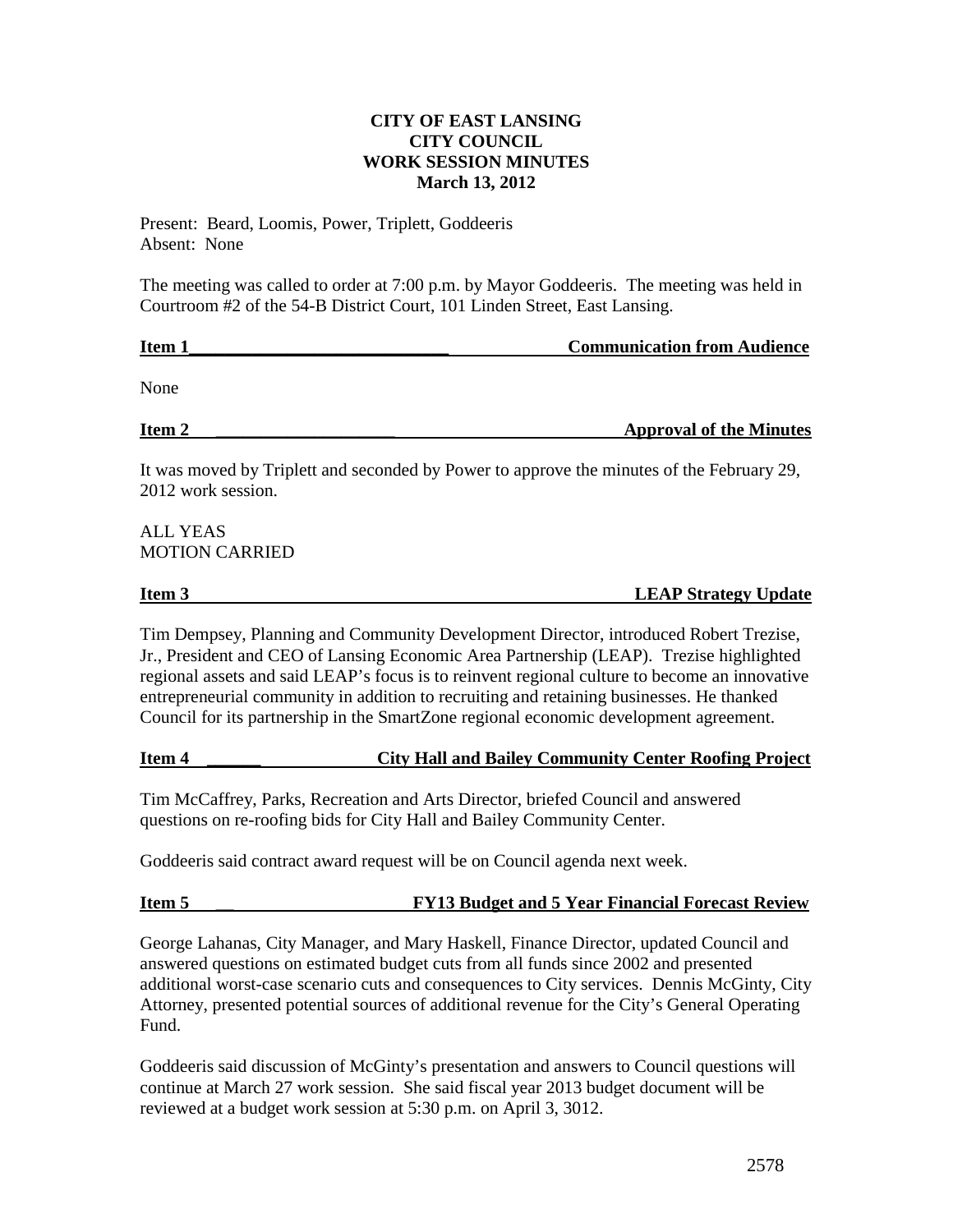Mary Haskell, Finance Director, briefed Council and answered questions on amendments to fiscal year 2012 budgets of the General, Major Streets, Brownfield Redevelopment Authority, Drug Forfeiture, Library, Capital Improvement, Sewage Disposal System, Computer Service and Technology, and Garage and Public Works Service Funds in the combined amount of \$1,139,541.

Goddeeris said these amendments will be on Consent agenda next Tuesday.

| <b>Item</b> | <b>Ordinance No. 1252</b> |
|-------------|---------------------------|
|             |                           |

*Ordinance No. 1252; a City-initiated Ordinance to amend Article III – of Chapter 50 – Zoning, Section 50-31 and add a Division 5 – of the Code of the City of East Lansing, to provide standards of review for rezoning property and provisions for conditional rezoning.*

Darcy Schmitt, Planning and Zoning Administrator, highlighted a document containing Council amendments to Ordinance No. 1252, citizen suggestions, and opinions from Dennis McGinty, City Attorney.

Ralph Monsma, 1350 Red Leaf Lane, distributed citizen list of eight issues regarding Ordinance No. 1252.

Joe Reynolds, 2168 Coolidge, distributed additional language for consideration regarding Ordinance No. 1252.

Goddeeris thanked those who have given input on Ordinance No. 1252. Council discussed ordinance language. Goddeeris said Council will review the ordinance next week and make amendments as needed.

# **Item 8 Policy Resolution 2012-1 – Public Disclosure Process**

Tom Yeadon, Assistant City Attorney, updated Council and answered questions on proposed Policy Resolution 2012-1 which would require Council members to notify the City Clerk of business meetings with vendors, contractors, developers, and applicants.

Council discussed use of formal or informal resolution, language to be included or excluded, and definition of terms.

Goddeeris said Council will discuss revised draft at March 27, 2012 work session.

### **Item 9** Settlement Proposal

Tom Yeadon, Assistant City Attorney, briefed Council on the case of *Dino Cascardo Holdings, Lansing LLC v City of East Lansing* and a settlement proposal from the plaintiff.

Council discussed previous Council's split vote denial of special use permit, statement of findings and conclusions, and proposed settlement.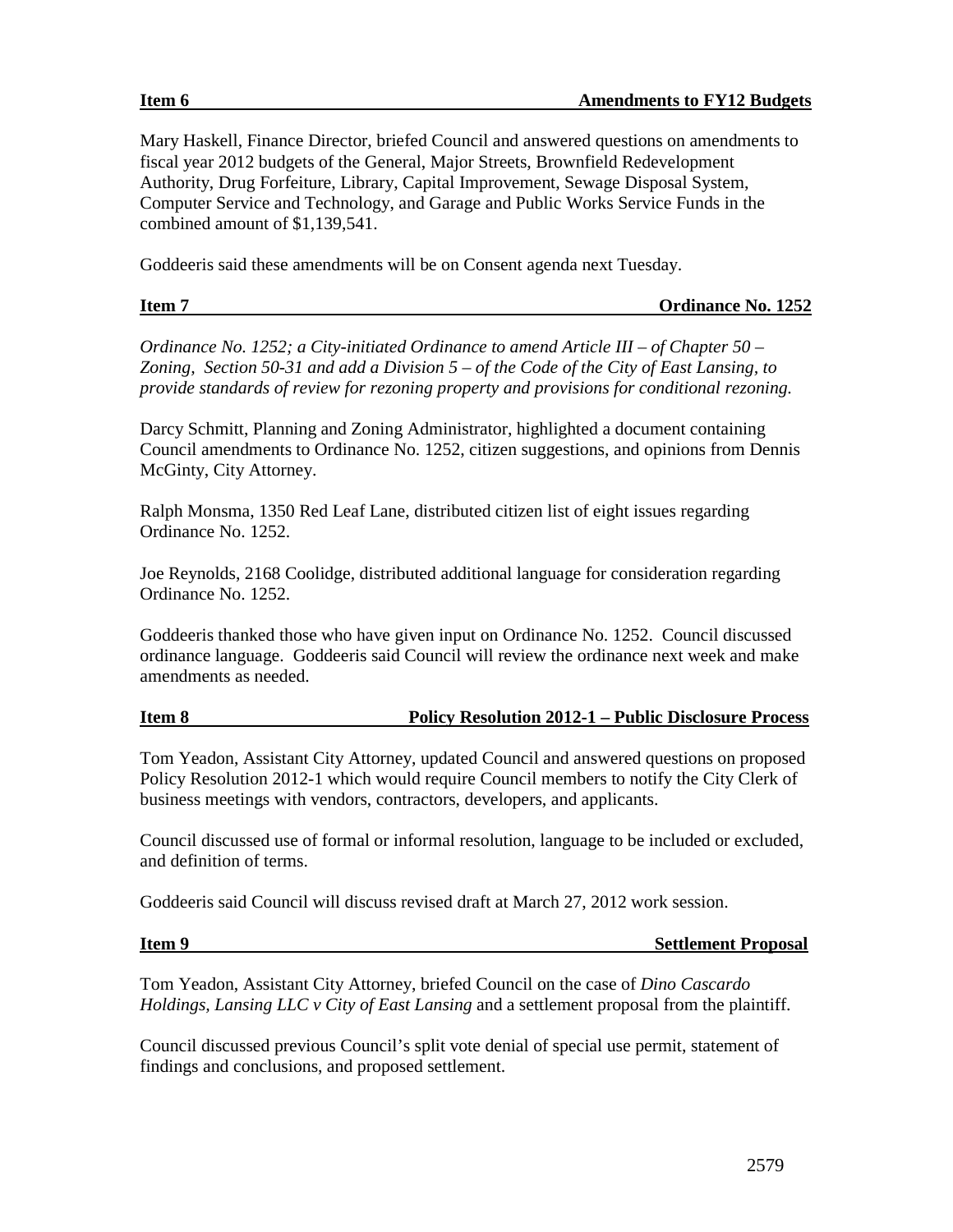It was moved by Triplett and seconded by Beard to suspend the rules in order to conduct business past midnight.

## ALL YEAS MOTION CARRIED

Council continued discussion of proposed settlement and need for further negotiation.

Goddeeris said she is not willing to accept offer. She said Council should review special use permits and conditions in relation to alcohol and gas stations.

Loomis said he cannot reject something that is less than what he has already approved, and a decision must be made based upon what the ordinance was at the time the application came before Council.

Triplett said the portion of the offer related to the Police Chief's approval must be removed. He said he stands by the decision he made originally when this was before Council that there is no reason with the existing review standards that can justify not granting this request.

Beard said he thinks there are sufficient grounds to vote no on the request. He said he has stated a couple of them and can reference the code to justify. He said if anything is done to amend the code, it should not be to deal with this issue, but to anticipate future requests.

Power said he will reject the offer.

It was moved by Power and second Beard to reject settlement offer from Dino Cascardo Holdings, Lansing, LLC.

YEAS – 3 Beard, Power, Goddeeris NAYS – 2 Loomis, Triplett MOTION TO REJECT OFFER CARRIED

### **Item 10 Right-of-Way Licenses**

It was moved by Triplett and seconded by Beard to approve right-of-way license for Leo's Coney Island, 333 Albert Avenue, and Cosi Restaurant, 301 E. Grand River Avenue.

ALL YEAS MOTION CARRIED

**Item 11** Council Member Reports

Councilmember Power:

• No Report

Councilmember Loomis:

• No Report